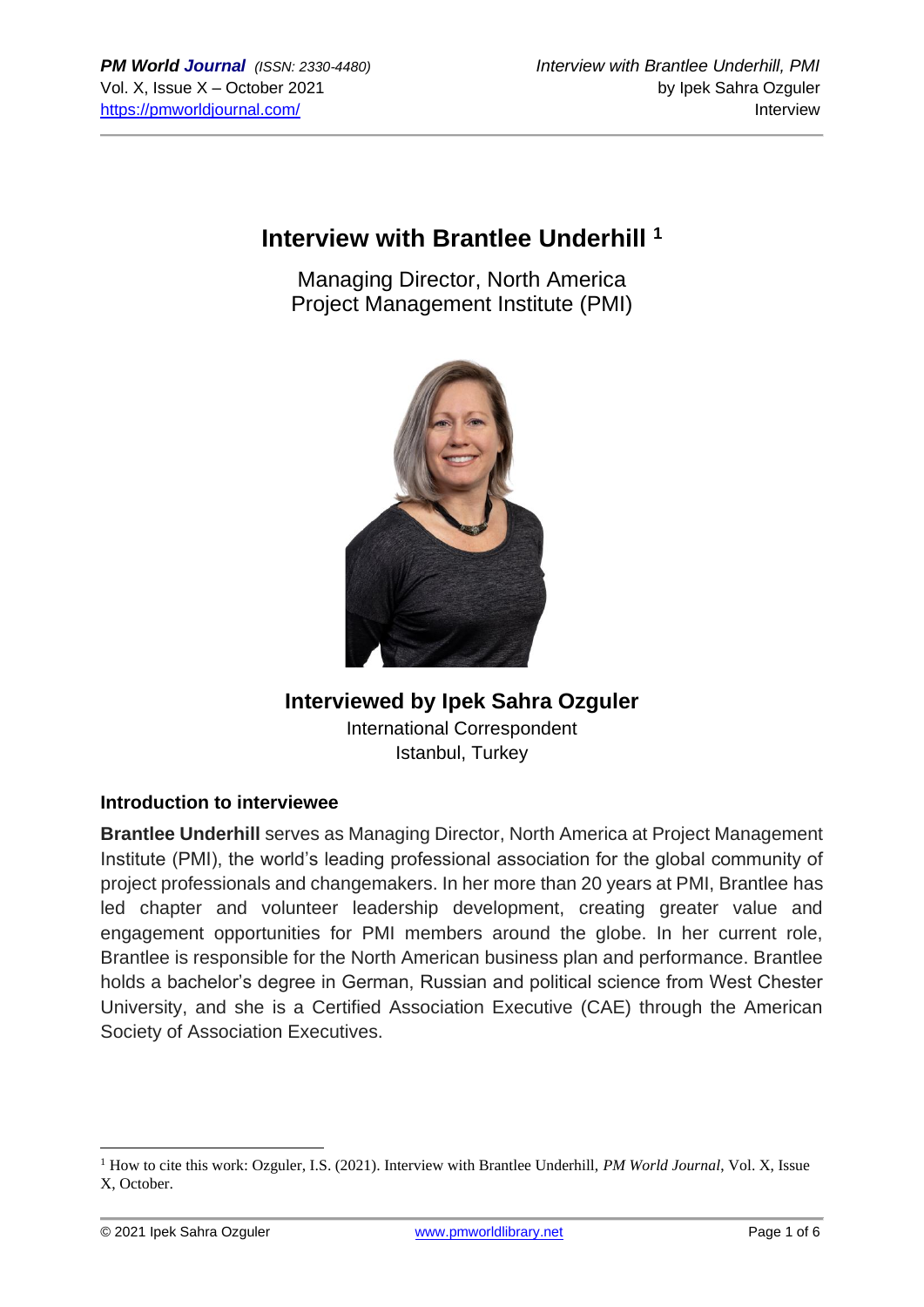## **Interview**

**Ipek Sahra Ozguler (Ozguler):** *First of all, thank you for accepting an interview request from PMWJ. To get us started, can you tell us a bit about why education is important to you?*

**Brantlee Underhill (Underhill):** Thank you for having me. I'm motivated by education in a few ways. That includes being curious to learn, to find connections, and to achieve some type of outcome. I discovered this in my teenage years when I had the opportunity to learn a foreign language in junior high school, and I was so delighted to learn German. My grandfather was of German descent, so that made me feel more connected to my heritage. And we got pen pals and got to take a school trip to Germany (hence the outcome or reward!). I continued to study language throughout college and eventually paired language with political science, thinking I would work in Washington D.C. after graduation. Instead, I found an opportunity with a global not-for-profit membership organization where I interact with people from all around the world to advocate for their profession. I know that every step of my education and my choices led me to where I am today.

Also, my son is currently in elementary school, so I have a vested interest in education and his experience within the education system — in addition to those who are now growing up in his generation. And during these pandemic times, it certainly is interesting, disruptive, frightening, and exciting all at once.

**Ozguler:** *What are the biggest challenges students face in a virtual learning environment, and how can project management skills help them overcome those challenges?*

**Underhill:** One of the biggest challenges students face in a virtual learning environment is difficulty with managing their time. Some distractions can easily impede a student's ability to focus on schoolwork at home, including family, pets, cell phones, and other devices and distractions. Additionally, some students may lack a designated quiet area to work in, resulting in difficulty getting into a routine and following a structured plan without a teacher in the room to guide them. These factors result in students struggling to manage their time and work seamlessly in an environment that was so drastically different from what they were used to when they were physically in the classroom with their teacher and peers.

**Ozguler:** *What new skills have students taken away from learning in a virtual environment, and how can they be applied when students return to in-person learning?*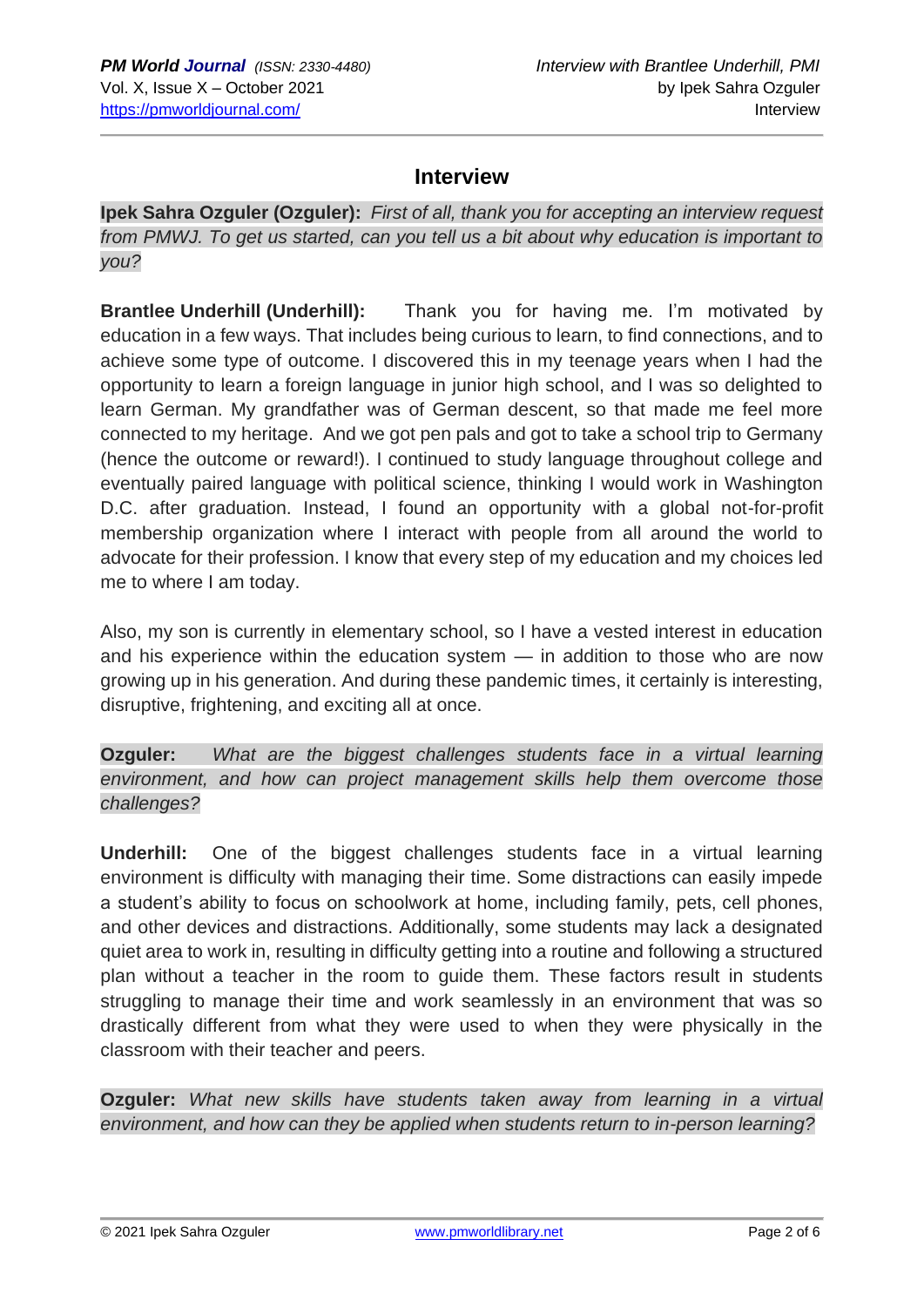**Underhill:** Humans' ability to respond and adapt to a changing environment is truly remarkable. Some new skills that students have taken away from a virtual environment include extending empathy to others, communicating in new ways, and thinking critically about their assignments — all of which we deem to be power skills and technology quotient (TQ) abilities that easily transfer to project management. Teachers have guided students on how to show grace to each other and themselves through all the technical difficulties and pain points of online learning, showcasing how empathy plays a significant role in individual and group success. Similarly, students had to communicate more effectively than ever before, whether via email or during live lessons, to ensure their questions and concerns were answered and they had all the information they needed, which is comparable to how professionals must communicate in different ways in their careers. I mean, I've worked alongside my young son while virtually schooling, learning from him. Likewise, he was curious about what I was doing and what I've been managing. Finally, critical thinking played an even bigger role in the virtual classroom than it had previously simply because of their learning environment — from troubleshooting technical difficulties to learning how to interact with teachers in this new format.

Students returning to the classroom should still be able to use agile learning practices, all of which they have refined while adapting to online learning. These skills will continue to benefit them as they grow throughout their studies. This is an important idea to grasp; while we have all been through such change and disruption, children are more resilient than we may give them credit for, and these disruptions can be viewed positively in our children's learning and development.

**Ozguler:** *At PMI, you talk about the importance of power skills. How can these power skills seamlessly translate to students' education?*

**Underhill:** Power skills — empathy, communication, innovative mindset, and collaborative leadership — can be applied in and outside the classroom. Power skills aid in virtual learning because they promote problem-solving, decision-making, communication, self-management, and collaboration. Students can have more control over their success and personal growth and development by refining these power skills, which can directly result in more empathetic, communicative, and well-rounded professionals as they grow into their careers, whatever their path may be. Add in a forpurpose attitude and watch the magic kids create from their imaginations and bring those ideas to reality.

**Ozguler:** *What are some long-term benefits of youth learning project management skills at an early age?*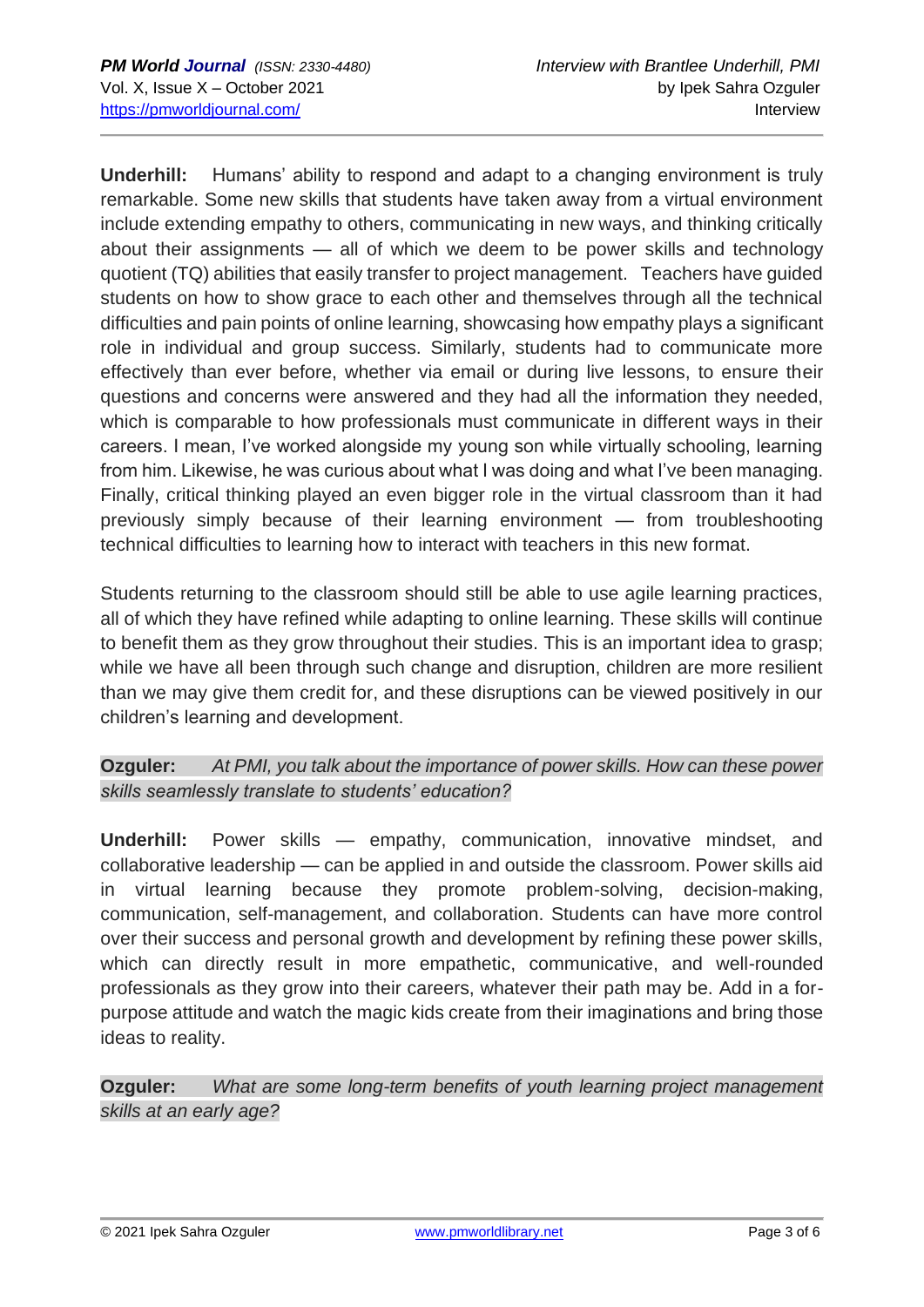**Underhill:** There are numerous positive results of students learning project management skills early, including navigating their studies as their workload increases throughout their schooling and preparation for life beyond the classroom. The earlier youth acquire project management skills, the better they will be able to apply those skills to the various facets of their lives that benefit from proper project management within their personal and professional lives. It will help them streamline processes in time management, routines, and even navigating through social situations.

#### **Ozguler:** *How can school leaders and educators intentionally incorporate project management skills into their curriculum?*

**Underhill:** A simple measure to intentionally incorporate project management skills is to design lessons, activities, and assignments that activate these power skills in students — both at the individual level and in group settings. Teachers can adopt new and innovative ways to allow students to use problem-solving skills that prepare them for reallife situations, including group projects in which students must work toward a common goal or individual assignments that require planning from start to finish to experience the entirety of the project management journey.

#### **Ozguler:** *What is the Project Management Institute Educational Foundation (PMIEF)? What is its purpose?*

**Underhill:** PMIEF offers comprehensive services to youth-serving nonprofits to maximize their ability to transfer project management knowledge, skills, and competencies to the youth they serve. The goal is to help create partnerships with the nonprofit organizations that support and prepare young people for success by offering project management expertise, resources, and volunteers to aid them in their missions. PMIEF believes that when we teach the world's youth to apply project management skills in their lives, we unlock their potential and open doors to key life skills, including collaboration, critical thinking, creativity, communication, and more.

#### **Ozguler:** *What resources does PMIEF provide to teachers and those who work with and mentor young people?*

**Underhill:** PMIEF provides teachers with the tools to teach their students the necessary project management and power skills for success in and outside of the classroom. PMIEF provides no-cost project management learning resources to help students build 21stcentury skills that they can carry in their studies and beyond. Specifically, Project Management Skills for Life® is a guide that introduces the basics of project management and tools and techniques to help develop skills to become a project manager who leads successful projects. The program shows the project manager and team how to create a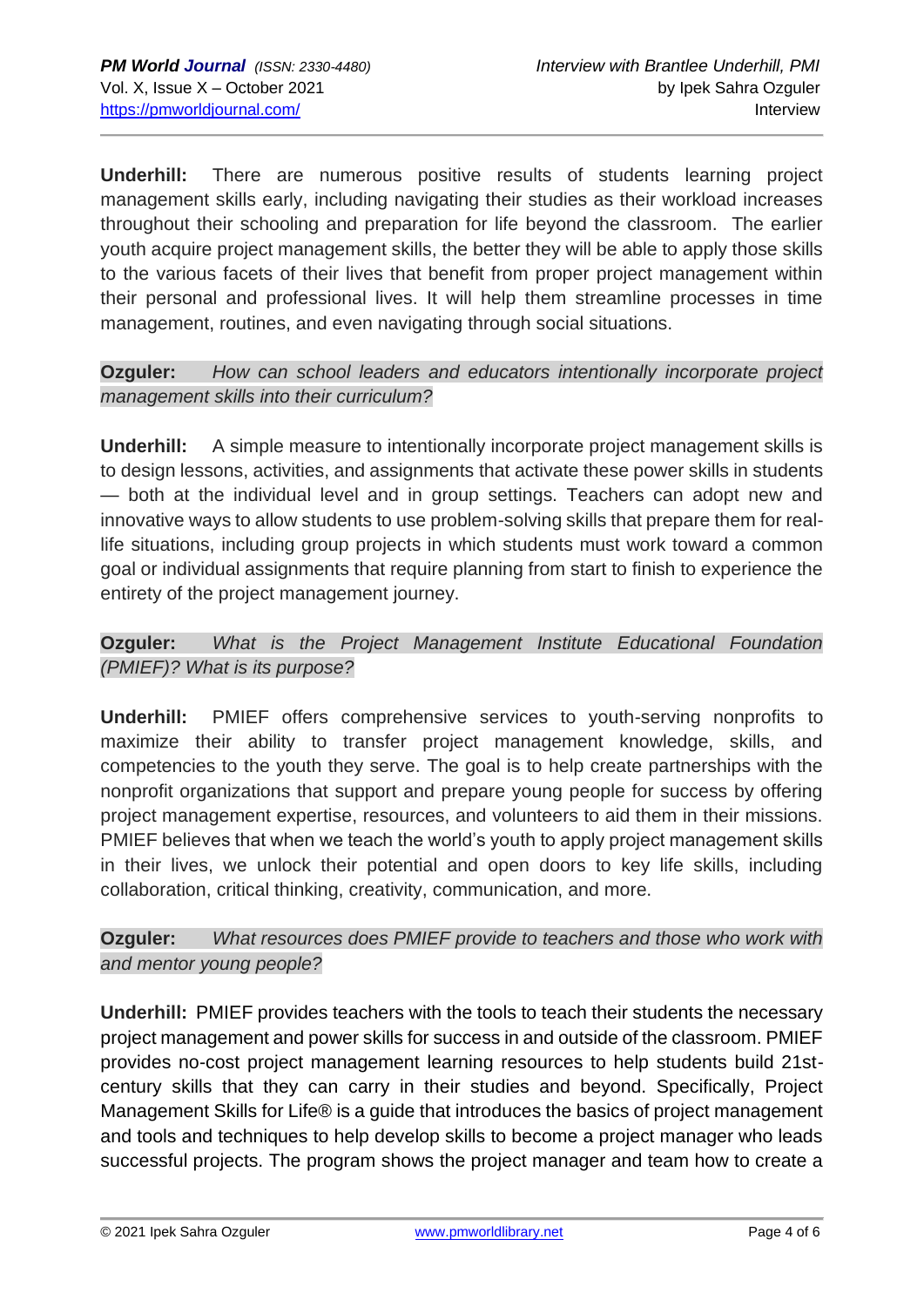plan to identify the tasks needed to accomplish the scope of work, manage time efficiently, and communicate with other team members effectively.

Additionally, teachers, administrators, parents, and anyone who works with students can check out the [Project Management Toolkit for Teachers,](https://www.girlsguidetopm.com/pmief/) a free, user-friendly resource that can help prepare students aged 12-18 to be college- and career-ready.

#### **Ozguler:** *How can project managers get involved as volunteers?*

**Underhill:** Project managers can go to the PMIEF website under the quick links for [Project Managers](https://pmief.org/get-involved/volunteering) to find more information. There, you will view the liaison directory and contact your local PMIEF/PMI chapter to learn more about local activities and volunteer opportunities. There are also helpful resources to help you get started and support your volunteering efforts.

#### **Ozguler:** *Where can our readers visit to learn more about PMIEF?*

**Underhill:** You can learn more by visiting the [PMIEF website.](file:///C:/Users/culottr1/AppData/Local/Microsoft/Windows/INetCache/Content.Outlook/MPDJA9RJ/v) You can also find our new [philanthropy page](https://www.projectmanagement.com/contentPages/page.cfm?ID=634356&thisPageURL=/pages/634356/PM-Philanthropy#_=_) to find inspirational stories that showcase the use of Project Management for Social Good®. There are quick links for youth-serving nonprofits, project managers, and PMI chapters, and liaisons to get involved.

**Ozguler:** Thank you for giving such useful information.